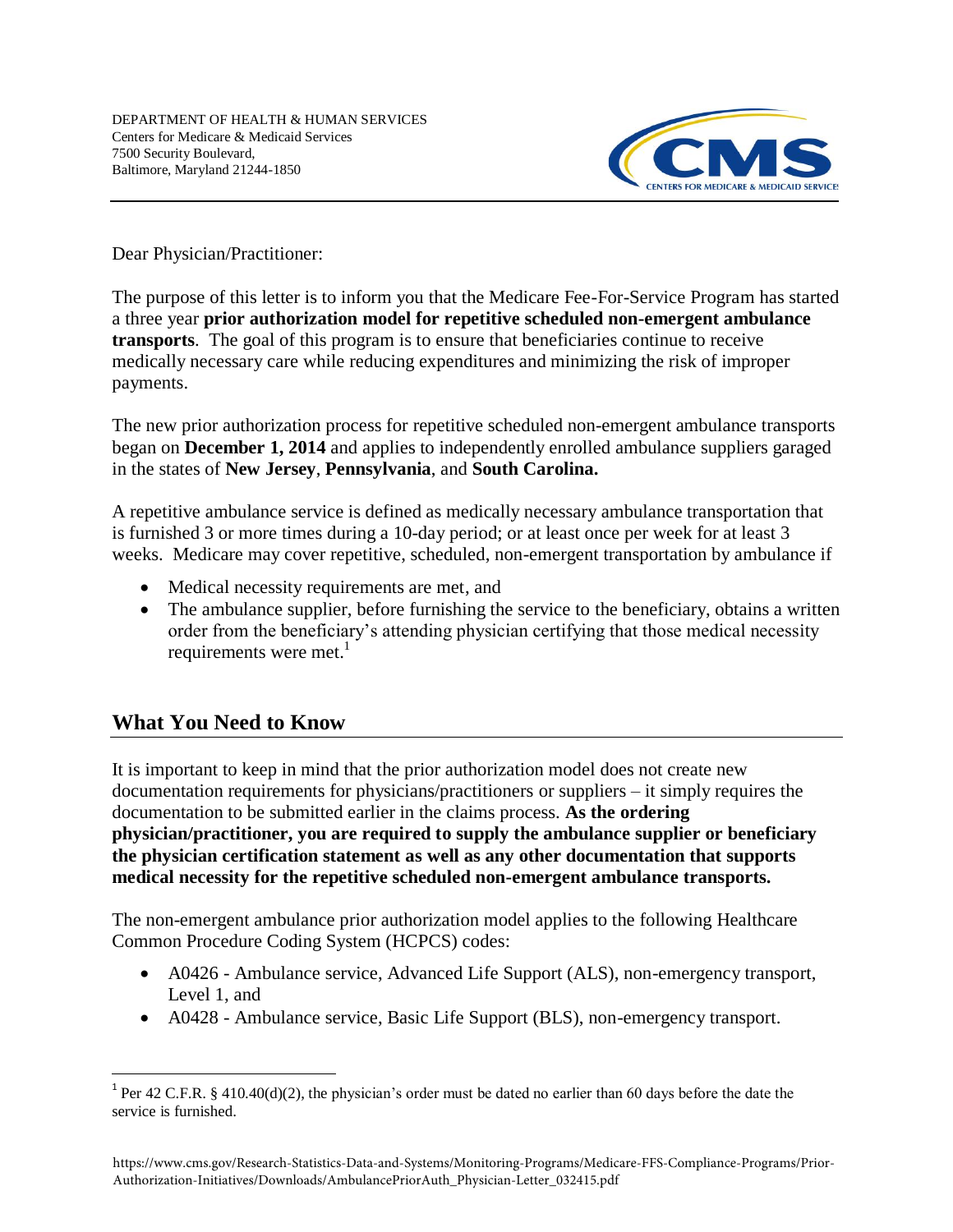The ambulance supplier or beneficiary submits the prior authorization request with accompanying documentation to the appropriate A/B Medicare Administrative Contractor (MAC).

The prior authorization request must include **all relevant documentation to support Medicare coverage of the transport.** This includes, but is not limited to:

- Documentation from the medical record to support the medical necessity of repetitive scheduled non-emergent ambulance transport
	- o Documentation must show transportation by other means is contraindicated
	- o Vague statements, such as "patient is bed-confined", are insufficient
	- o Diagnosis of disease or illness may not be enough without corroborating evidence/statements
	- o Attestation statements concerning the patient's requirements for ambulance transportation are not sufficient without corroborating evidence in the medical documentation
- Physician Certification Statement (PCS), including the certifying physician's name, National Provider Identifier (NPI), PTAN and address
	- o The PCS must be supported by the medical documentation
	- o Bed-confinement or need for transportation cannot only be stated on the PCS
- Procedure codes
- Number of transports requested
	- o The prior authorization decision, justified by the beneficiary's condition, may affirm up to 40 round trips per prior authorization request in a 60-day period
- Information on the origin and destination of the transports
- Any other relevant document as deemed necessary by the A/B MAC to process the prior authorization

For more information on coverage and documentation requirements, please refer to:

- [Jurisdiction 11 Ambulance Information,](http://www.palmettogba.com/palmetto/providers.nsf/docsCat/Providers~Jurisdiction%2011%20Part%20B~Browse%20by%20Specialty~Ambulance?open&expand=1&navmenu=Browse%5eby%5eSpecialty||)
- [Jurisdiction L LCD for Pennsylvania,](http://www.cms.gov/medicare-coverage-database/details/lcd-details.aspx?LCDId=32252&ContrId=323&ver=45&ContrVer=1&Date=10%2f24%2f2014&DocID=L32252&bc=iAAAAAgAAAAAAA%3d%3d&) or
- [Jurisdiction L LCD for New Jersey.](http://www.cms.gov/medicare-coverage-database/details/lcd-details.aspx?LCDId=32252&ContrId=322&ver=45&ContrVer=1&Date=10%2f24%2f2014&DocID=L32252&bc=iAAAAAgAAAAAAA%3d%3d&)

Additional information about the model is available at [http://go.cms.gov/PAAmbulance.](http://go.cms.gov/PAAmbulance)

If your patient does not qualify for Medicare transportation services there are state and local services that may be able to help. Beneficiaries, case managers and care givers may receive help locating other transportation services, by contacting Eldercare (1-800-677-1116) or your local State Health Insurance Assistance Program (SHIP) at:

- New Jersey SHIP: 1-877-222-3737,
- Pennsylvania SHIP: 1-800-783-7067, or
- South Carolina SHIP: 1-800-868-9095.

If you have specific questions that are not addressed on this website please contact [AmbulancePA@cms.hhs.gov.](mailto:AmbulancePA@cms.hhs.gov)